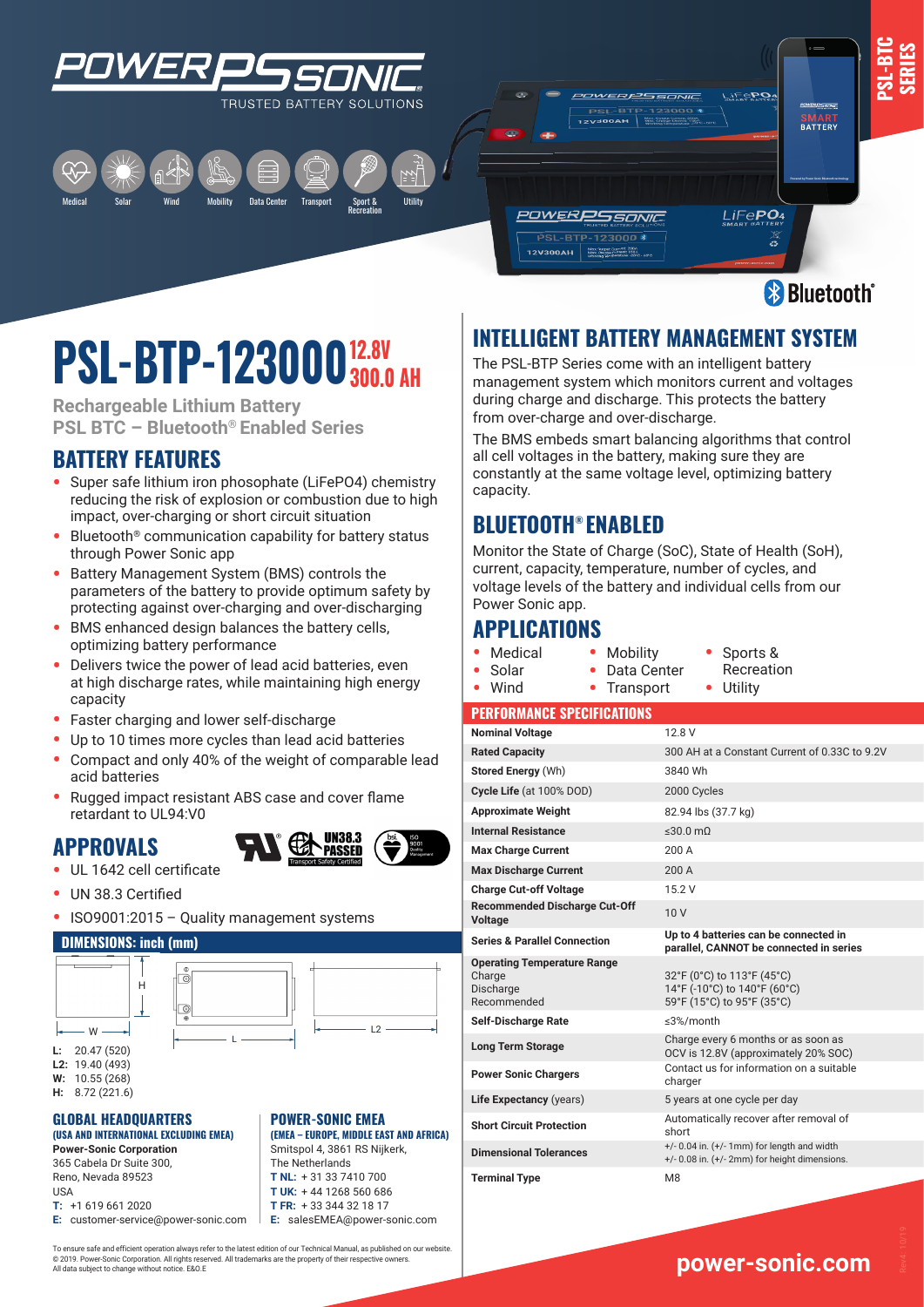

## **CAPACITY OF LiFeP04 vs. LEAD ACID AT VARIOUS CURRENTS OF DISCHARGE**

*WER* 



TRUSTED BATTERY SOLUTIONS

#### **DISCHARGE VOLTAGE PROFILES AT VARIOUS RATES 25°C AMBIENT TEMPERATURE**



**Capacity (% rated)**

#### **DISCHARGE VOLTAGE PROFILES AT 0.5C DISCHARGE RATE VARIOUS AMBIENT TEMPERATURES**



#### **CYCLE LIFE vs. VARIOUS TEMPERATURE 0.2C CHARGE/0.5C DISCHARGE @ 100% DOD**



## **CHARGING CHARACTERISTICS (0.2C AMP @ 25°C)**



# **PSL-BTP-123000 300.0 AH**

**Rechargeable Lithium Battery**

**PSL BTC – Bluetooth® Enabled Series**

# **BENEFITS OF LITHIUM**

Lithium offers several perormance benefits versus it's sealed lead acid (SLA) equivelant. A lithium battery's capacity is independent from the discharge rate and provides constant power throughout it's discharge. The degredation of a lithium battery at a high temperature is significantly reduced in comparison to SLA.

Lithium has ten times the cycle life as SLA at room temperature. Even at an elevated temperature, lithium still has increased cycle life over SLA at room temperature.

Lastly, Lithium charging follows a similar charging profile as SLA, Constant Current Constant Voltage (CC/CV). However, lithium can be charged faster, without the need for a maintenance float charge.

#### **BMS TECHNICAL SPECIFICATIONS**

| Over-charge                                     |                                                                                             |
|-------------------------------------------------|---------------------------------------------------------------------------------------------|
| Over-charge protection voltage for each cell    | 3 8 V                                                                                       |
| Over-charge release voltage for each cell       | 36V                                                                                         |
| Over-charge release method                      | Protection releases when all cell<br>voltages drop below the over-charge<br>release voltage |
| Over-discharge                                  |                                                                                             |
| Over-discharge protection voltage for each cell | 24V                                                                                         |
| Over-discharge release voltage for each cell    | 2.8V                                                                                        |
| Over-discharge release method                   | Protection releases upon charging                                                           |
| Over current                                    |                                                                                             |
| Discharge over current protection               | 210-250 A                                                                                   |
| Over-current delay time                         | $7-9s$                                                                                      |
| Over current release condition                  | Protection releases upon removing load<br>and charging                                      |
| <b>Battery temperature</b>                      |                                                                                             |
| Over-temperature protection                     | $65+5^{\circ}$ C                                                                            |
| <b>Release temperature</b>                      | $50 \pm 5^{\circ}$ C                                                                        |
| <b>Short circuit protection</b>                 |                                                                                             |
| <b>Function condition</b>                       | External short circuit                                                                      |
| Short circuit delay time                        | $200 \text{ ms}$                                                                            |
| <b>Release condition</b>                        | Protection releases upon removing short<br>circuit and charging                             |

# **FURTHER INFORMATION**

Please refer to our website **www.power-sonic.com** or email us at **technical-support@power-sonic.com** for a complete range of useful downloads, such as product catalogs, material safety data sheets (MSDS), ISO certification, etc.